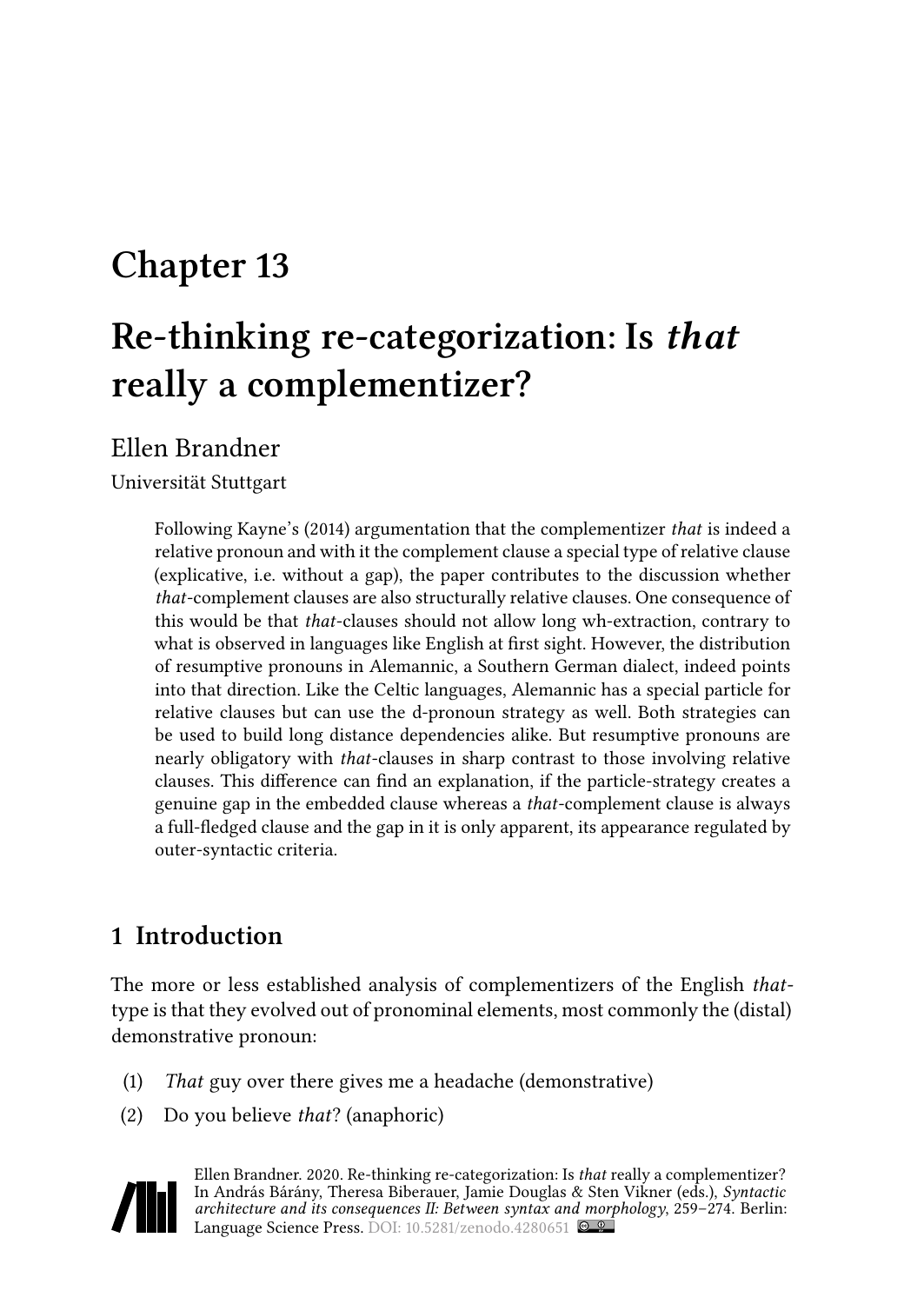#### (3) I believe [*that*…] (complementizer)

The diachronic scenario, already proposed in very early<sup>1</sup> work, assumes that *that* (and its equivalents in the other Germanic languages) originated as a (cataphoric) pronoun to the following (independent) clause. A re-bracketing of the clausal boundaries posited the pronoun then to the left edge of the embedded clause, see e.g. [Roberts & Roussou \(2003\)](#page-14-1) for an explicit proposal:

<span id="page-1-0"></span>(4) I say *that*:  $[$  main clause  $] \rightarrow I$  say  $[$  *that* embedded clause  $]$ 

This process involves in addition to the re-bracketing a re-categorization of *that* such that the previously pronoun enters into the class of C-elements and thus belongs now to the "word class" of complementizers. As such it occupies the C $^0$ -position, i.e. it has not only changed its word class but also its phrase structural status in that it is re-analyzed as a head. [Van Gelderen \(2004\)](#page-15-0) takes especially this type of reanalysis (Spec-to-head) as a hallmark of the grammaticalization process. Evidence for the head-status of complementizer-*that* is seen in the fact that *that*-clauses allow already in the early stages (e.g. on Old High German) for long wh-extraction – a process which must rely on an empty specifier in the CP as an available intermediate landing site, see [Axel \(2009](#page-13-0); [2017](#page-14-2)) for this line of reasoning. This scenario is assumed to not only be true of German; the same process has taken place in English and the other Germanic languages.

Now various authors have cast doubt on the assumption that there is indeed such a re-analysis process and ask whether speaking of a category C (in the sense of a word class) is at best misleading – in the worst case it is blurring the actual problem to be solved, e.g. [Kayne \(2014](#page-14-0)); [Manzini & Savoia \(2003](#page-14-3); [2011](#page-14-4)). These authors suggest that we should follow the "WYSWYG-principle" and under this premise *that* (and its cognates in other languages) is indeed never something else than a pronoun. While Manzini & Savoia remain a bit vague about its actual status – besides the claim that Romance *che* ('what') is a quantificational element whose restrictor can also be a proposition (= acting then as a complementizer), Kayne states plainly that *that* is always a relative pronoun and accordingly complement clauses are always relative clauses, construed with a (possibly empty) correlate pronoun in the matrix clause.

This is essentially the analysis proposed in [Axel \(2009](#page-13-0); [2017](#page-14-2)). She rejects the re-bracketing analysis, based on data in OHG.<sup>2</sup> Like [Kayne \(2014\),](#page-14-0) she proposes

<sup>&</sup>lt;sup>1</sup>For example [Müller & Frings \(1959\)](#page-14-5), but the idea can already be found in very early work from the 19th century, see [Axel \(2009](#page-13-0); [2017\)](#page-14-2) for a survey and further references.

 ${}^{2}$ Recall that in OHG, there is a clear distinction between root and embedded clauses due to the position of the finite verb (V2 order vs. verb final in embedded clauses).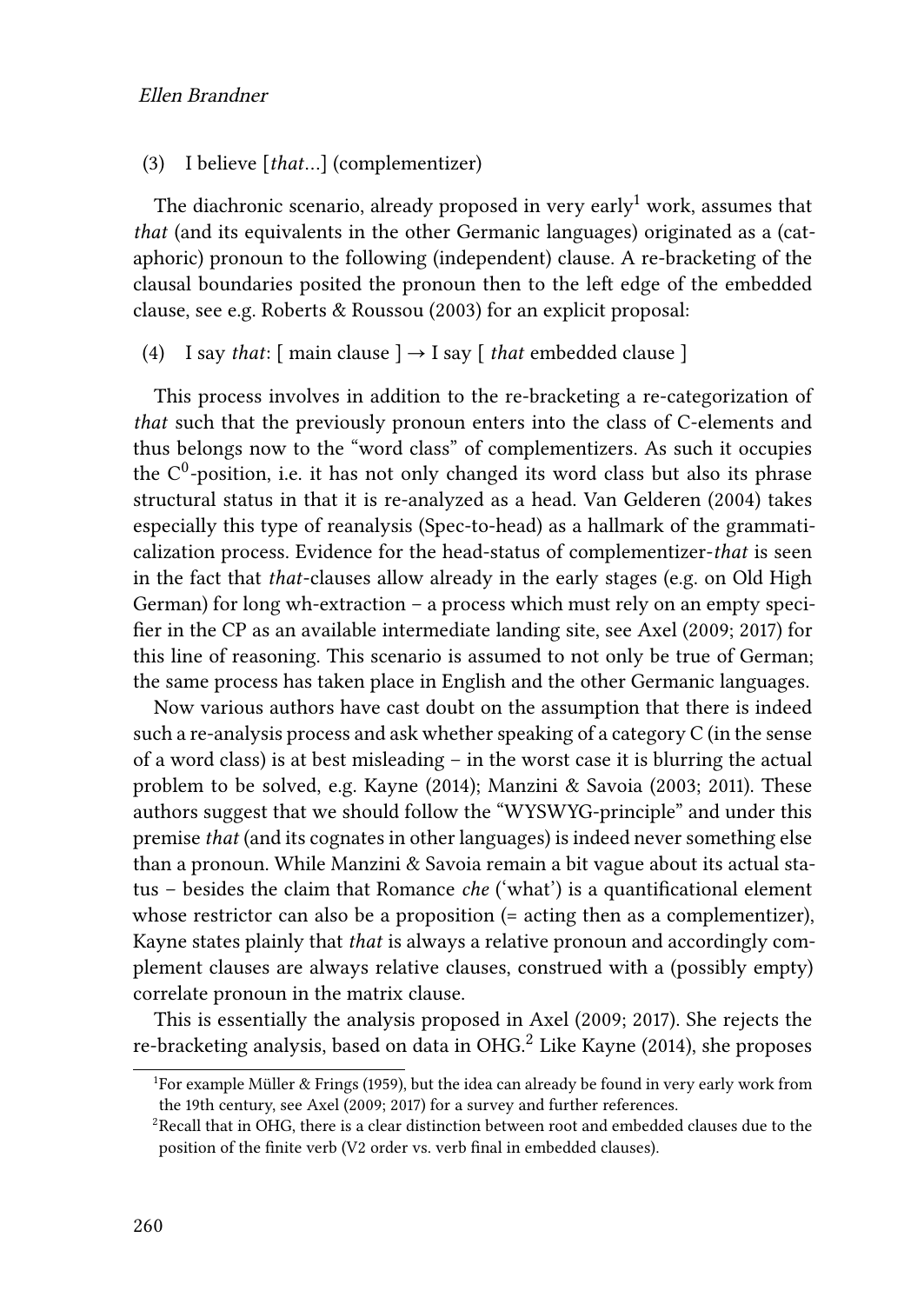that *that* is a relative pronoun, belonging thus to the embedded clause from the beginning on, and assuming that there is a (possibly silent) head noun in the matrix clause. This is in spirit very close to [Kayne \(2014\)](#page-14-0). $^3$ 

Thescenario in ([4](#page-1-0)) would then look like the one in (4').

### (4′ ) I say (*that/it*) [ *that* …embedded clause (= relative clause)]

By showing that long wh-extractions already exist at this stage of the language, a crucial component for her analysis is the Spec-to-head reanalysis – as only in this configuration, long wh-extraction is possible, due to the now empty specifier.

On the other hand, if one follows the Kayne-analysis according to which the "complementizer" is indeed a relative pronoun, one would expect that long whextraction out of a *that*-clause cannot exist at all – given that relative clauses are for sure one of the strongest islands for extraction.

In this paper, I will show that there are good reasons to think that Kayne's position is actually correct: there is evidence from the Alemannic dialect, spoken in Southern Germany and Switzerland, that there is no long (cyclic) wh-movement out of *that*-type complement clauses and what looks like extractions – leaving behind a gap – consists of a base-generated wh-phrase in the matrix clause and an actually full-fledged complement clause with a pronoun filling the "extractionsite". This pronoun can be PF-deleted under a rather weak principle like e.g. the avoid pronoun principle [\(Chomsky 1981](#page-14-6)), giving thus merely the impression of actual movement.

However, the grammar has a strategy to build long wh-dependencies (LWDs) with real gaps – but this is only possible if the gap in the embedded clause is a genuine gap, coming into existence via a special type of complementizer, used normally in the formation of relative clauses, turning the embedded clause into a predicate. The situation I am referring to is described and analysed in [Adger &](#page-13-1) [Ramchand](#page-13-1)'s (2005) work on LWDs in Gaelic (Celtic). I will present evidence here that the very same strategy is used in some variants of Germanic as well. But in contrast to [Adger & Ramchand \(2005\)](#page-13-1) who suggest that there is a parametric difference between Celtic and Germanic (English in this case) which allows the derivation of genuine long wh-extractions in the latter, I will show that this is not

<sup>&</sup>lt;sup>3</sup>The difference to a "usual" relative clause is that there is no overtly detectable gap in it. This has to do with the type of the head noun that is modified by the relative clause: it is clearly a kind of a direct object (realizable as a correlate pronoun). The semantic content of this pronoun is actually a proposition – and the relative clause is delivering the content of this proposition. This might be formally analysed in terms of an *aboutness relative*, i.e. a gap-less one, see [van](#page-15-1) [Riemsdijk \(2003\)](#page-15-1), [Cheng & Sybesma \(2005\)](#page-14-7), as suggested in [Brandner & Bucheli \(2018\)](#page-14-8), also [Axel \(2009;](#page-13-0) [2017](#page-14-2)).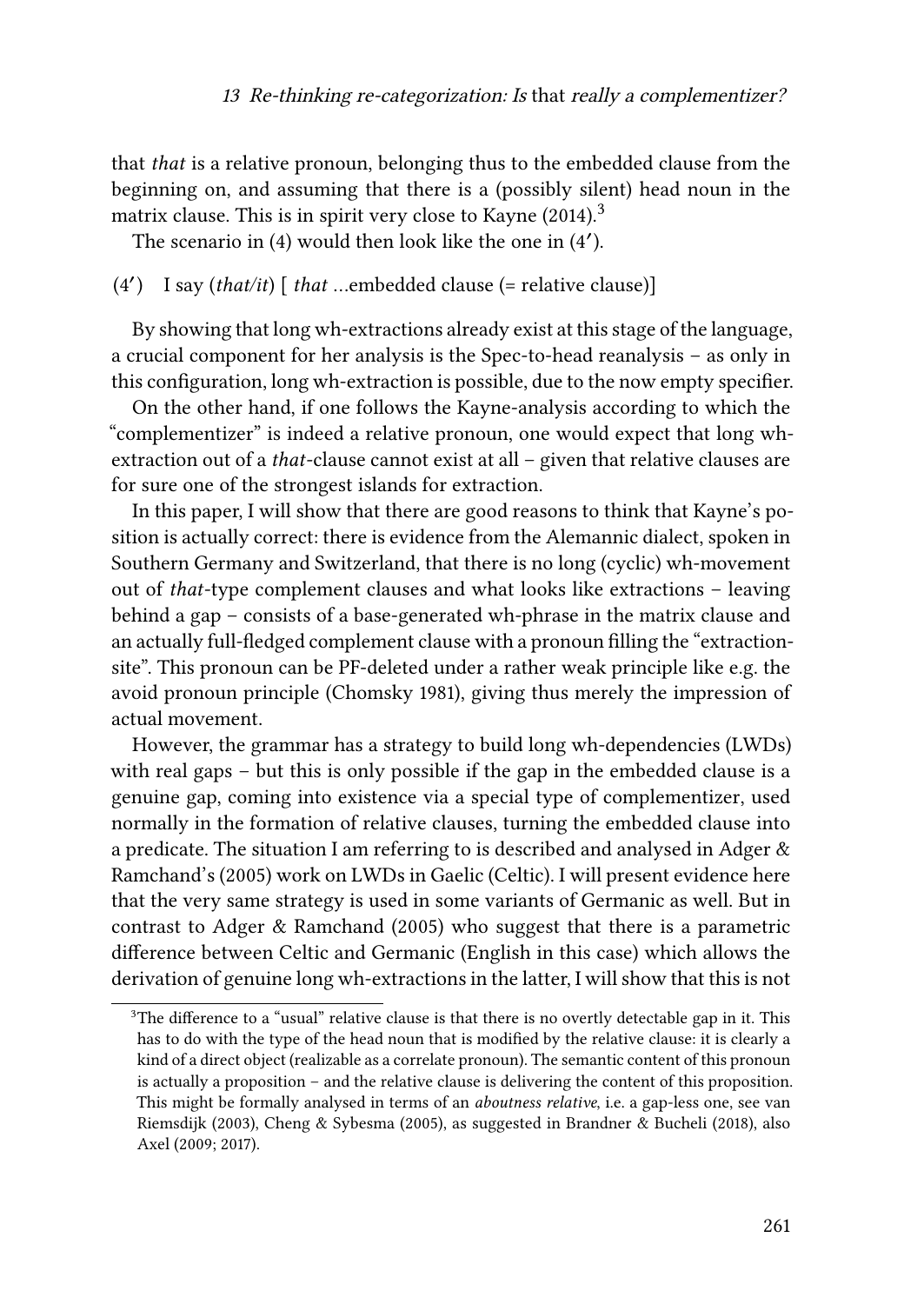true for at least Alemannic. Further and more detailed research – along the lines that will be presented here – will be necessary to make the point valid also for English and other Germanic languages – actually for all languages that have to be claimed to exhibit long wh-extractions. I am aware that this is a far reaching claim – still the data presented should be taken to be an invitation to re-think in general the issue of long wh-extractions.

The data that support this suggestion come from the Southern German dialect Alemannic (ALM). A large scale study about LWDs in the whole Alemannic speaking area revealed that this language uses the same strategy to build LWDs as the Celtic languages. In addition, however – and in contrast to the Celtic languages – Alemannic shows LWDs with *that*-clauses, indicating that a parametric solution as proposed in [Adger & Ramchand \(2005\)](#page-13-1) is probably not the right way to look at it. Secondly, it will be shown below that these seemingly extractions are in reality no extractions at all. The main evidence comes from the distribution of resumptive pronouns that occur in these "extractions". They occur to such a high percentage that it leaves no room for an actual extraction analysis. Especially, if one assumes that resumptives are inserted to "rescue" an otherwise impossible structure (island violations) or reduce parsing complexity, see [Chao & Sells \(1983\)](#page-14-9), it would remain a complete mystery why the very same complexity allows or even requires a gap when the LWD is built via relative clause formation.

## **2 The two strategies**

LWDs in Alemannic show up in several versions. Besides the familiar strategies that are also found in Standard German (or at least the spoken variants of it), see the examples in  $(5a-c)$ , there is a possibility that has to my knowledge not been noted until now, see for a first description [Brandner & Bucheli \(2018\),](#page-14-8) illustrated with Standard German wording in [\(5](#page-3-0)d):

<span id="page-3-0"></span>(5) German

Wen hast du gesagt…

| a. [dass Maria] |  | gesehen hat ] |  |
|-----------------|--|---------------|--|
|-----------------|--|---------------|--|

- b. [wen Maria\_\_\_ gesehen hat ] copy const.
- c. (was) [ wen Maria gesehen hat ] *was*-*w*-constr.
- d. [wo Maria gesehen hat ] *wo*-LWD 'Who did you say that Mary saw?'

 $das$ -LWD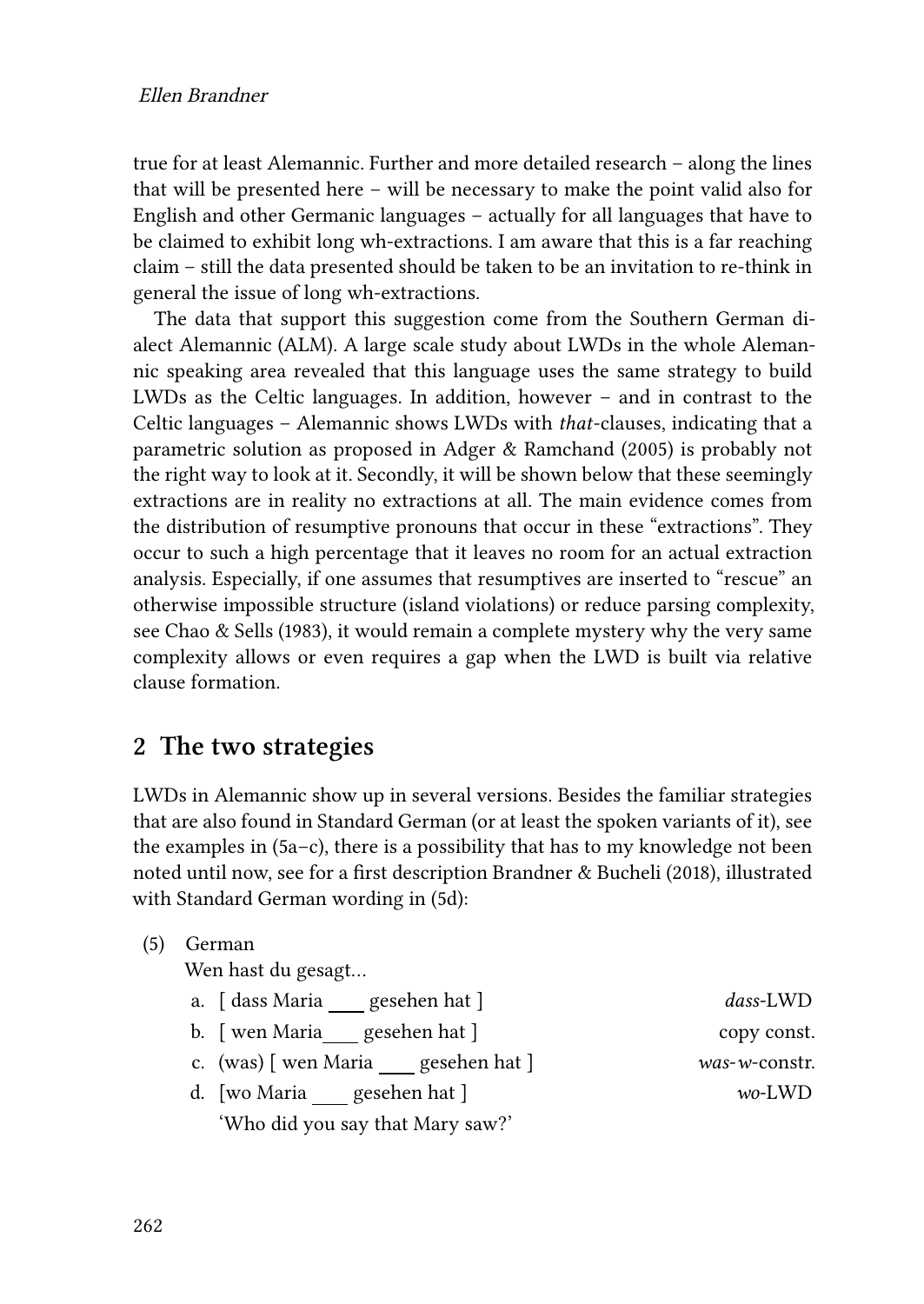The interesting thing about the strategy in [\(5](#page-3-0)d) is that the complementizer in the embedded clause corresponds to the one used regularly in relative clauses in this variety, cf.([6\)](#page-4-0), glossed as rci (relative clause introducer); note that the declarative complementizer in ALM is *dass*, glossed as cci (complement clause introducer), like in Standard German:

<span id="page-4-1"></span><span id="page-4-0"></span>(6) Alemannic d'frau the woman kcı I yesterday met have [ wo-n-i geschtert \_\_\_\_ troffe ha ] (7) Alemannic mir het er gseet [ *dass* er erscht schpöter kunnt ] me has he told cci he only later comes

Exampleslike ([5d](#page-3-0)) showed up first during the survey period of  $SADS<sup>4</sup>$  where informants offered it as one possible version to express a LWD of the type given in [\(5](#page-3-0)a). In the project Syn $\mathrm{Alm},^5$  these were then examined in more detail and contrasted with the "usual" strategy, i.e. *dass*-LWDs. It turned out that both strategies are possible in Alemannic and are in more or less free variation. The large scale investigation (about 580 speakers) in the whole Alemannic speaking area (Switzerland, Southwest Germany, Alsatian and Austria) conducted by SynAlm concerning *wo*-LWDs revealed the following main results:

- *wo*-LWDs were throughout accepted by more than 50% of the speakers, notably the acceptance/rejection is essentially the same as with *dass*-LWDs<sup>6</sup>
- no clear areal patterns could be detected, i.e. it is not the case that there are certain (areally definable) sub-dialects of Alemannic that allow for *wo*-LWDs whereas others do not. Instead, it seems that Alemannic speakers have simply both possibilities at their disposal.

<sup>4</sup> *Syntaktischer Atlas der deutschen Schweiz*, [\(http://www.dialektsyntax.uzh.ch/de.html](http://www.dialektsyntax.uzh.ch/de.html)).

<sup>5</sup>The study was conducted within the DFG-supported project SynAlm([https://ilg-server.ling.](https://ilg-server.ling.uni-stuttgart.de/synalm/html/) [uni-stuttgart.de/synalm/html/](https://ilg-server.ling.uni-stuttgart.de/synalm/html/)). Its funding time was from 2011–2015. SynAlm gathered its data via written questionnaires, mostly using judgments (5-point scale) for examples constructed as minimal pairs. Seven questionnaires were sent out. The number of informants range from 580 to 1000. No informant was excluded but data concerning age, social status, and origin (also of the parents) were collected.

<sup>6</sup>LWDs are generally accepted only by a certain amount of speakers. This holds for Standard German as well as for the dialects. It should also be kept in mind that there are various strategies at the disposal (copy-construction, scope marking etc.). The informants had always the possibility to give an own version of the sentence asked for. In many cases, the informants judged the presented example as bad and chose a parenthetical construction as an alternative, i.e. where there is no extraction at all.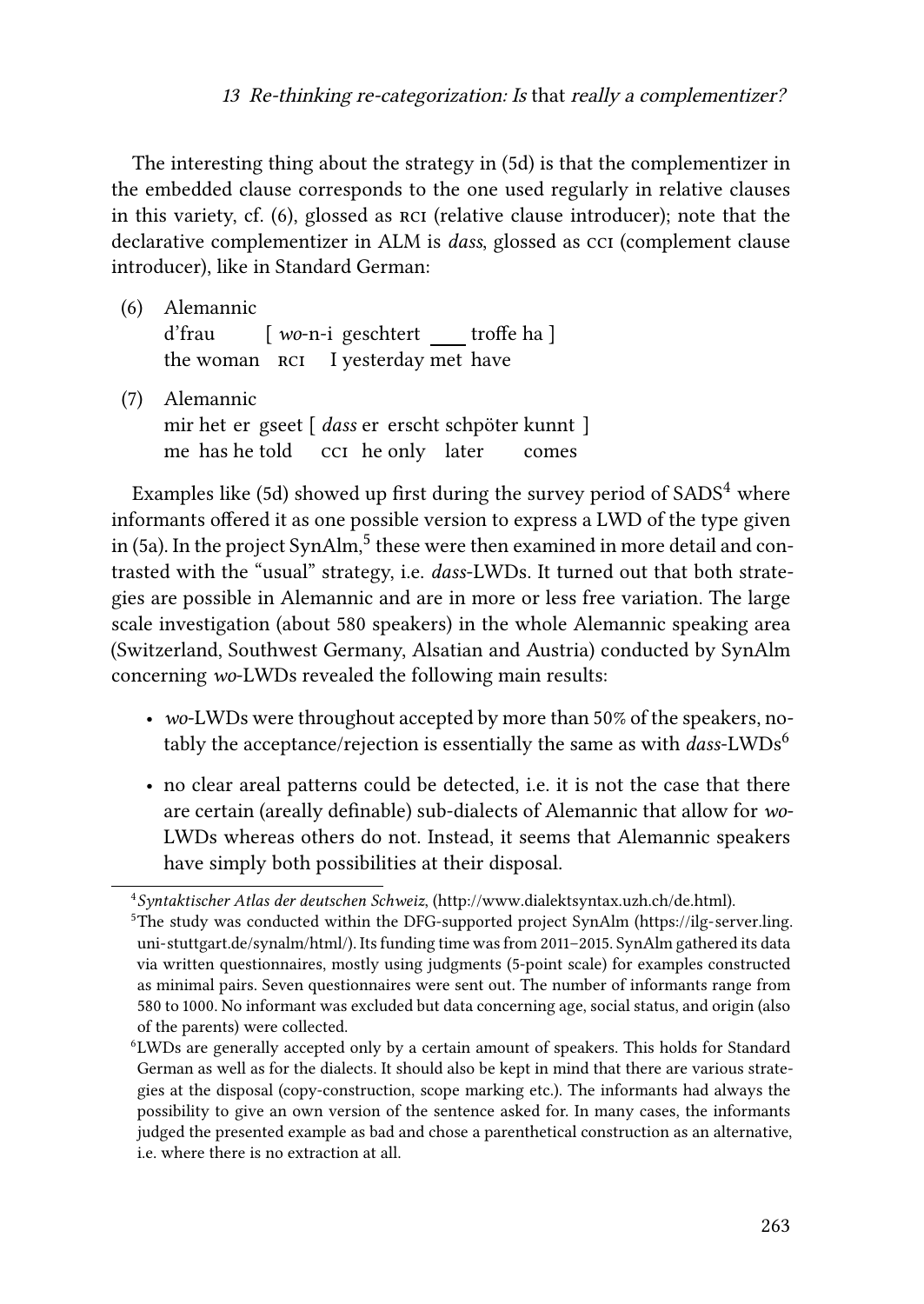• there was no effect with respect to age: younger speakers accepted the construction to the same percentage as older speakers.

Now Alemannic is not the only language that has a special complementizer in relative clauses (RCs). The Celtic languages are well-known for using a similar strategy like Alemannic by employing a specialized particle in RCs, see e.g. [\(Mc-](#page-14-10)[Closkey 2001;](#page-14-10) [2002](#page-14-11) and following work) for Irish. The "typical" complementizer for complement clauses is illustrated in [\(8](#page-5-0)a). [\(8](#page-5-0)b) illustrates an RC, compare these with the ALM clauses in([6\)](#page-4-0) and [\(7\)](#page-4-1):

- <span id="page-5-0"></span>(8) Irish
	- a. Deir siad [ *gur* say they go-pst stole the fairies her ghoid na síogaí í ]. 'They say that the fairies stole her away.'
	- b. an ghirseach [*a* ghoid na síogaí \_\_\_ ] the girl RCI stole the fairies 'the girl that the fairies stole away'

The LWDs in [\(9](#page-5-1)) and([10](#page-5-2)) show that it is the rci that occurs in LWDs, whereas LWDs out of a *go* (= *gun*)-clause are impossible:

- <span id="page-5-1"></span>(9) Irish
	- a. Cé a mheas tú *a* chonaictú? who aL thought you aL saw you 'Who did you think that you saw?'
	- b. Cén t-úrscéal a mheas mé *a* dúirt sé *a* thuig which novel aL thought I aL said he aL understood he sé. 'Which novel did I think he said he understood?'
- <span id="page-5-2"></span>(10) Irish

\*Dè what C-REL said you that wrote she a thuirt sibh *gun* sgrìobh i? 'What did you say that she wrote?'

Welsh shows a comparable pattern – although the fact that the LWD is built on a relative clause can be seen here only indirectly since the relative particle does not show up overtly: however, the embedded verb in LWDs is in the so-called "relative form", the morpho-syntactic reflex of having a gap in the clause. Welsh examples taken from [Willis \(2000:](#page-15-2) 555).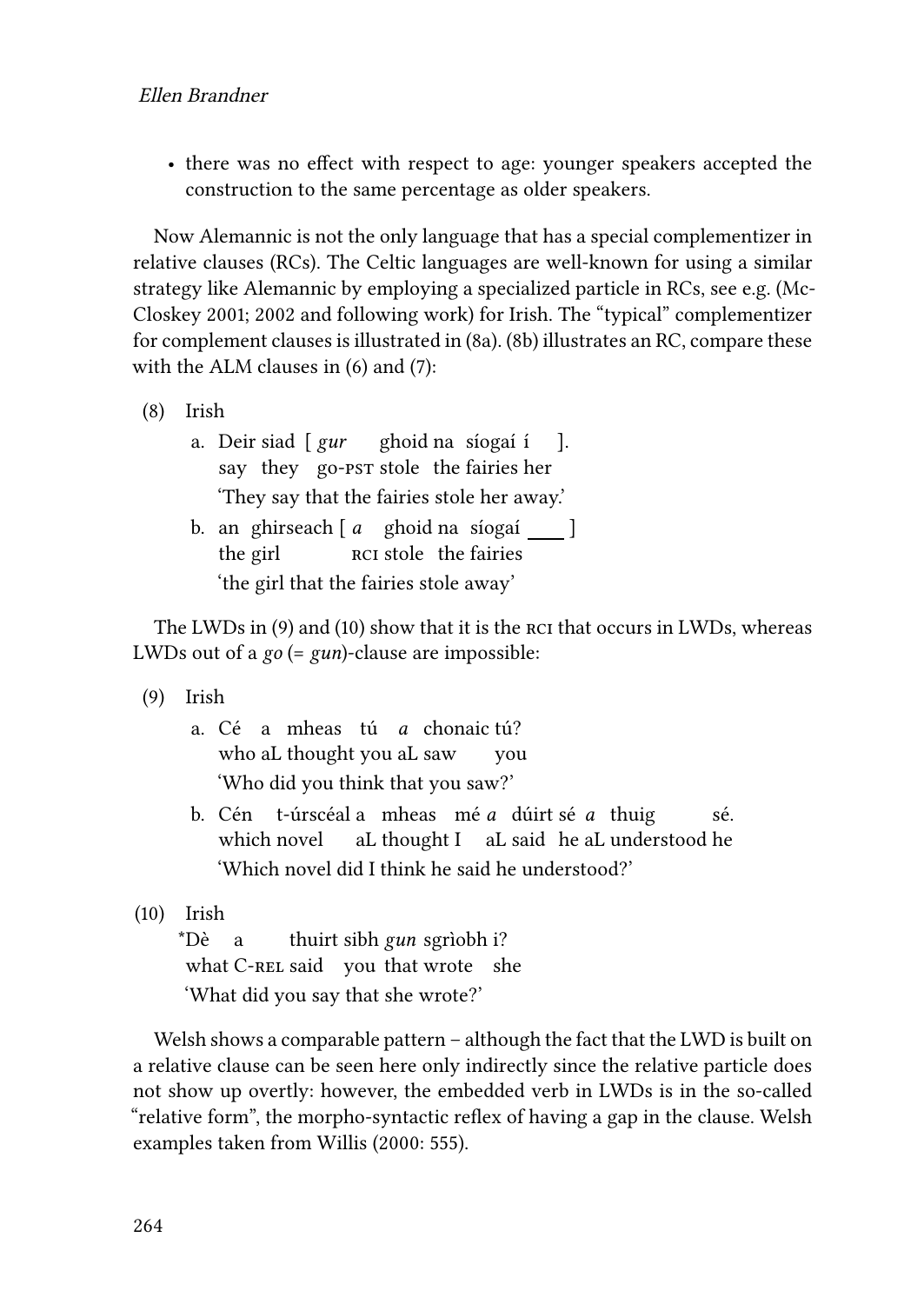(11) Welsh Beth ych chi 'n what are you prog believe-vn is-rel pred truly important in gredu *sy* 'n wir bwysig miwn cymdeithas? society 'What do you think is truly important in society.'

Even other Germanic languages are reported to allow for structures similar to the one in([5d](#page-3-0)). The following pattern is from Norwegian [\(Westergaard et al.](#page-15-3) [2012\)](#page-15-3):

(12) Norwegian

- a. Hvem tror du [ *som* who think-you RCI har gjort det ]? has done it 'Who do you think has done it?'
- b. Hvem tror du [ *at* who think you *that* har gjort det ]? has done it 'Who do you think has done it?'

In sum, LWDs based on an RC-structure are quite common – also in the Germanic languages – and they occur as an alternative to the (until now) more widely attested *dass*-LWDs, together with the scope-marking and copying constructions – and of course with parenthetical constructions – which seem to be always a possibility.

In SynALm, the acceptance/rejection of resumptive pronouns was systematically tested against these various types of LWDs and it is this last set of data that gave the crucial clue for the claim from above, namely that in *dass*-clauses, there is merely an apparent "gap" and it is only in *wo*-LWDs where genuine gaps show up.

## **3 Distribution of resumptive pronouns**

Until now, we have only seen that Alemannic is similar to the Celtic languages in that it allows LWDs based on RCs. However, the important difference is that Alemannic (together with Norwegian) allows LWDs based on *dass*-clauses as well – in sharp contrast to Celtic. Given the considerations from above, namely that *dass* is a real relative pronoun, it is the Celtic languages that behave as expected. The possibility of LWDs in the Germanic languages (including of course English) is then the fact to be explained.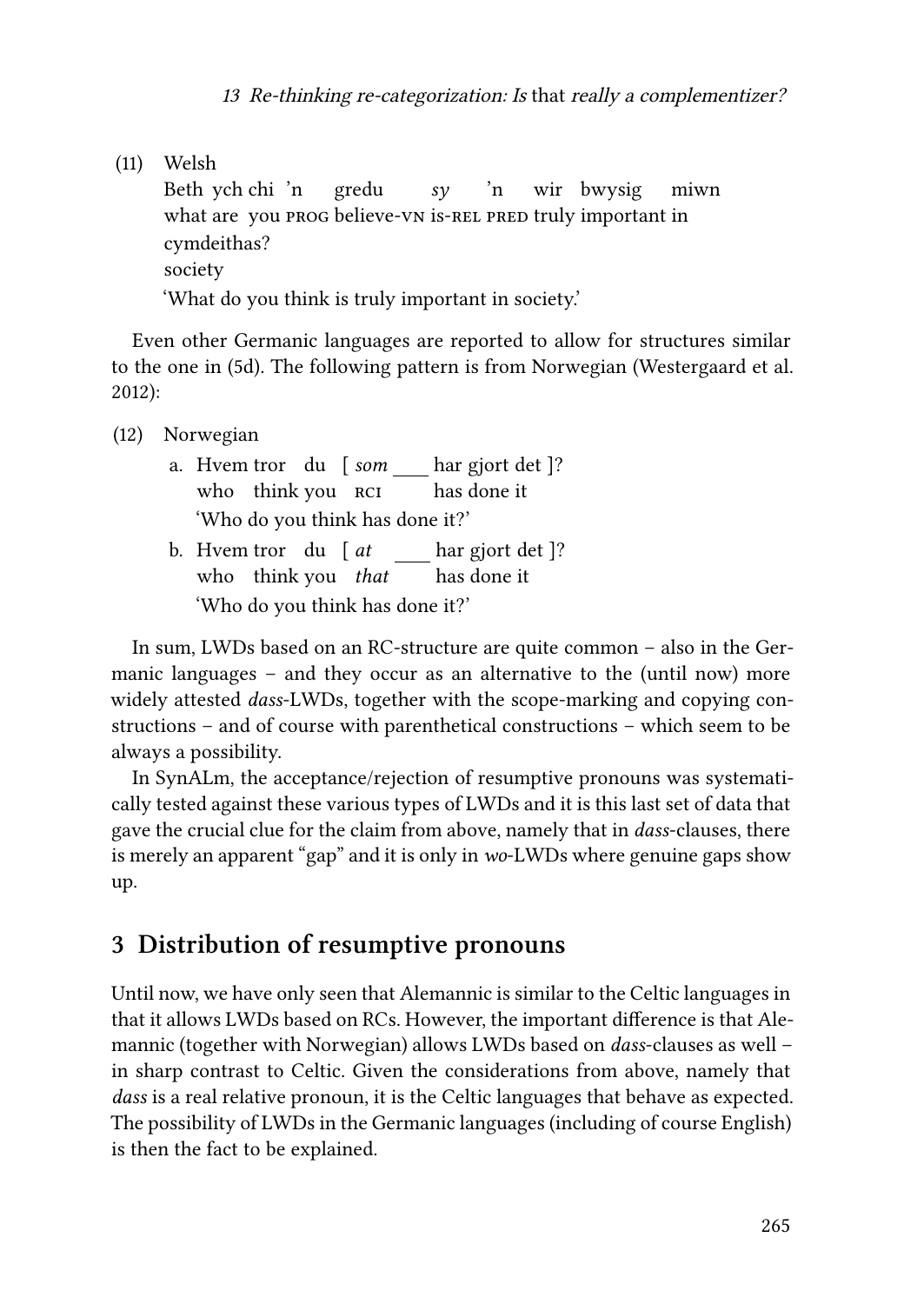In the following, I will use the distribution of resumptive pronouns in the various types of LWDs to show that "extraction" out of *dass*-clauses is indeed an illusion: all the extracted arguments can be realized as pronouns and whether they are spelled-out overtly or not is a matter of phonetic form (PF) – where (non-syntactic) factors like distance etc. play a role.

#### **3.1 Resumptive pronouns in Alemannic relative clauses**

Before going into the details of the distribution of resumptives in LWDs, a brief illustration of the occurrence of resumptive pronouns in simple RCs in Alemannic is necessary: it has often been claimed in the literature on Alemannic RCs (in this case specifically on Zürich German), that in case of datives and the oblique positions further down in the Keenan/Comrie hierarchy, resumptives occur obligatorily, see [van Riemsdijk \(2003\)](#page-15-1), [Salzmann \(2006\)](#page-14-12) among others. Thus, whereas with subjects and objects, resumptives never show up, they occur from the dativeposition on, illustrated here only with a dative-argument and a subject-relativization:

(13) Zürich German

- a. der Bue [ wo ma *em* s'Velo the boy rci one him the=bike promised verschprooche het ] has 'the boy, who was promised to get a bike'
- b. der Bue [ wo-n<sup>7</sup>-(\**er*) zschpot kummen-isch ] the boy  $\overline{\phantom{a} \phantom{a} \phantom{a} }$  rcı $\qquad$  he he too late come is 'The boy who arrived too late'

In SynAlm, it could be shown, that this claim is empirically not tenable. Although it is true that there never occur resumptives with subjects and (direct) objects, one can hardly speak of "obligatoriness of dative-resumptives" in light of an acceptance rate ranging between 9-15%.<sup>8</sup> With the oblique-positions further down in the Keenan/Comrie hierarchy, the acceptance/requirement of a resumptive increases accordingly. So we can safely conclude that the occurrence of resumptives in simple RCs follows the expected distribution – whatever the ultimate (syntactic) reason behind the pattern described in the Keenan/Comrie hierarchy – may be. $9$ 

<sup>7</sup> *-n-* is an epenthetic consonant and is of no relevance here.

<sup>&</sup>lt;sup>8</sup>Many more sentences with dative-resumptives were tested and the result was basically the same with some minor variation – having probably more to do with the general naturalness of the example and other linguistically insignificant factors.

<sup>&</sup>lt;sup>9</sup>I will not take a stand here whether this has to do with the necessity to realize oblique/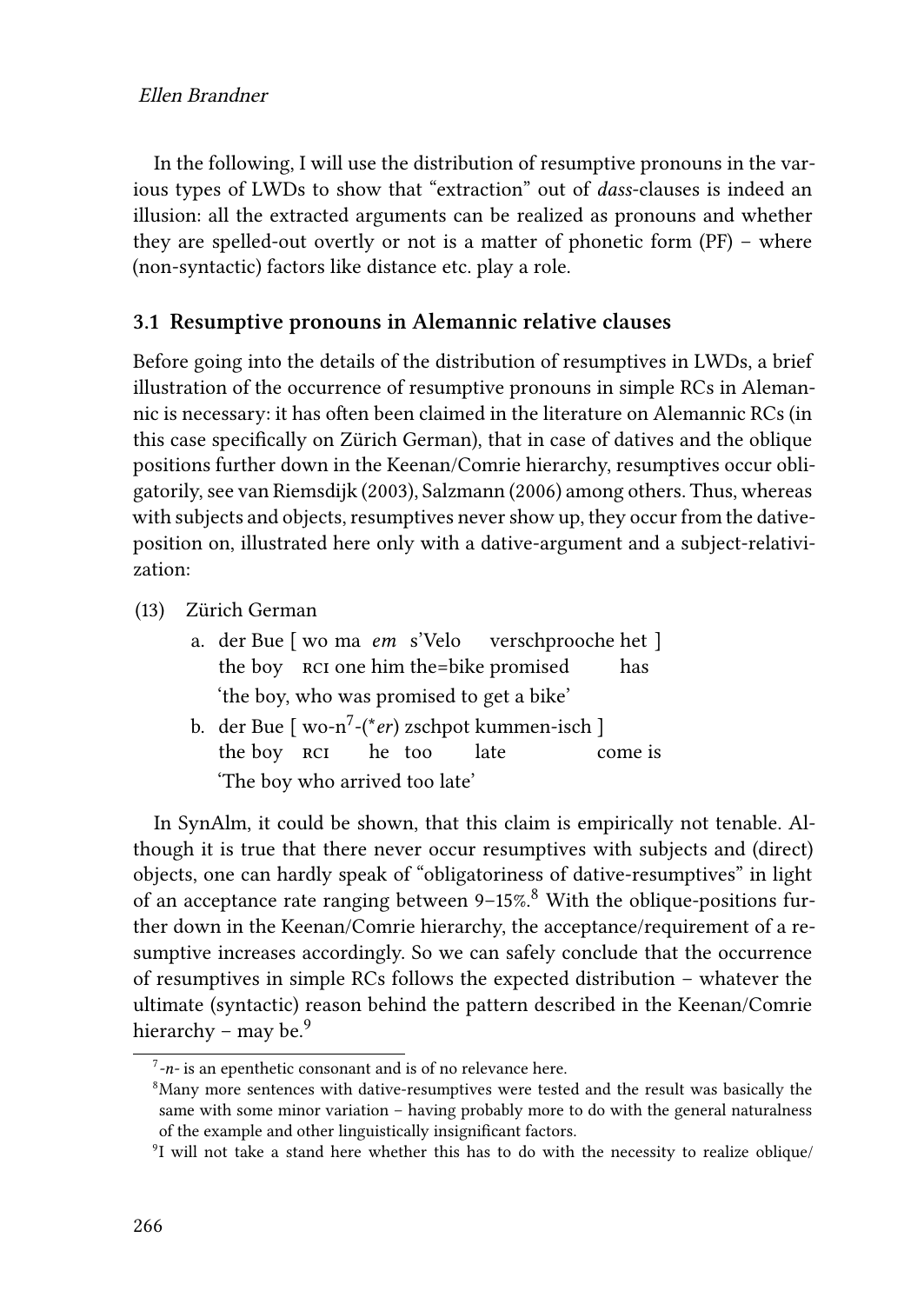#### **3.2 Resumptive pronouns in simple LWDs**

Equipped with this background let us now turn to the distribution of resumptives in LWDs, both based on *wo*-RCs and *dass*-clauses. The expectation for the *wo*-LWDs is that they show a comparable distribution of resumptives as in simple RCs – given that they have both the same underlying syntax.<sup>10</sup> In *dass*-clauses on the other hand, the assumption of an extraction strategy would one lead to expect that gaps are predominant. However, it turns out that the results are essentially the opposite: resumptives are accepted to a much higher degree in *dass*-LWDs. The results concerning the acceptance of resumptives are given in Table [13.1.](#page-8-0)

<span id="page-8-0"></span>

| Type of "extracted" phrase | dass-LWD wo-LWD |     | wo-RC |
|----------------------------|-----------------|-----|-------|
| subject                    | 70%             | 9%  |       |
| direct object              | 30%             | 5%  |       |
| dative object              | 43%             | 12% | 15%   |
| adjunct                    | 60%             | 62% | 51%   |

Table 13.1: Acceptance of resumptive pronouns in different types of LWDs and RCs  $(n = 580)$ .

Although there occur resumptives also with *wo*-LWDs with subjects<sup>11</sup> and (direct) objects to a certain extent – whereas they are categorically excluded in genuine relative clauses – the important difference is the acceptance rate of resumptives in *dass*-LWDs. For subjects, it is evident. The lower acceptance of resumptives (or rather the possibility to have a gap) in direct object position may have to with the fact that many simple transitive verbs have a grammatical output when used as a mere activity verb (*I read a book* vs. *I read*). But this has to be investigated in more detail in future research.

On the other hand, resumptives for datives and obliques in *wo*-LWDs show a rather even distribution with their occurrence in *wo*-RCs. In *dass*-LWDs again,

morphological case – as suggested in [Salzmann \(2006\)](#page-14-12) or whether different factors are at stake, see for some speculations [Brandner & Bucheli \(2018\)](#page-14-8). It should be noted that informants who did neither accept a gap nor a resumptive in the relativization of oblique positions adhered simply to a bi-clausal structure, i.e. the formation of an RC was avoided.

<sup>&</sup>lt;sup>10</sup>Recall that I assume with [Adger & Ramchand \(2005\)](#page-13-1) that the wh-phrase in the matrix is basegenerated there and the gap in the embedded clause is licensed by a local configuration with the respective complementizer whose internal lexical specification allows/requires a gap in its complement (the so-called lambda-feature). I refer to their work for the technical details.

<sup>&</sup>lt;sup>11</sup>The high acceptance of a resumptive in subject-LWDs does not really come as a surprise  $$ since – as is well known since the work by [Engdahl \(1985\),](#page-14-13) resumptives in subject positions may occur to avoid an ECP-violation (*that*-trace-effect). In light of the discussion, this fact should be reconsidered again.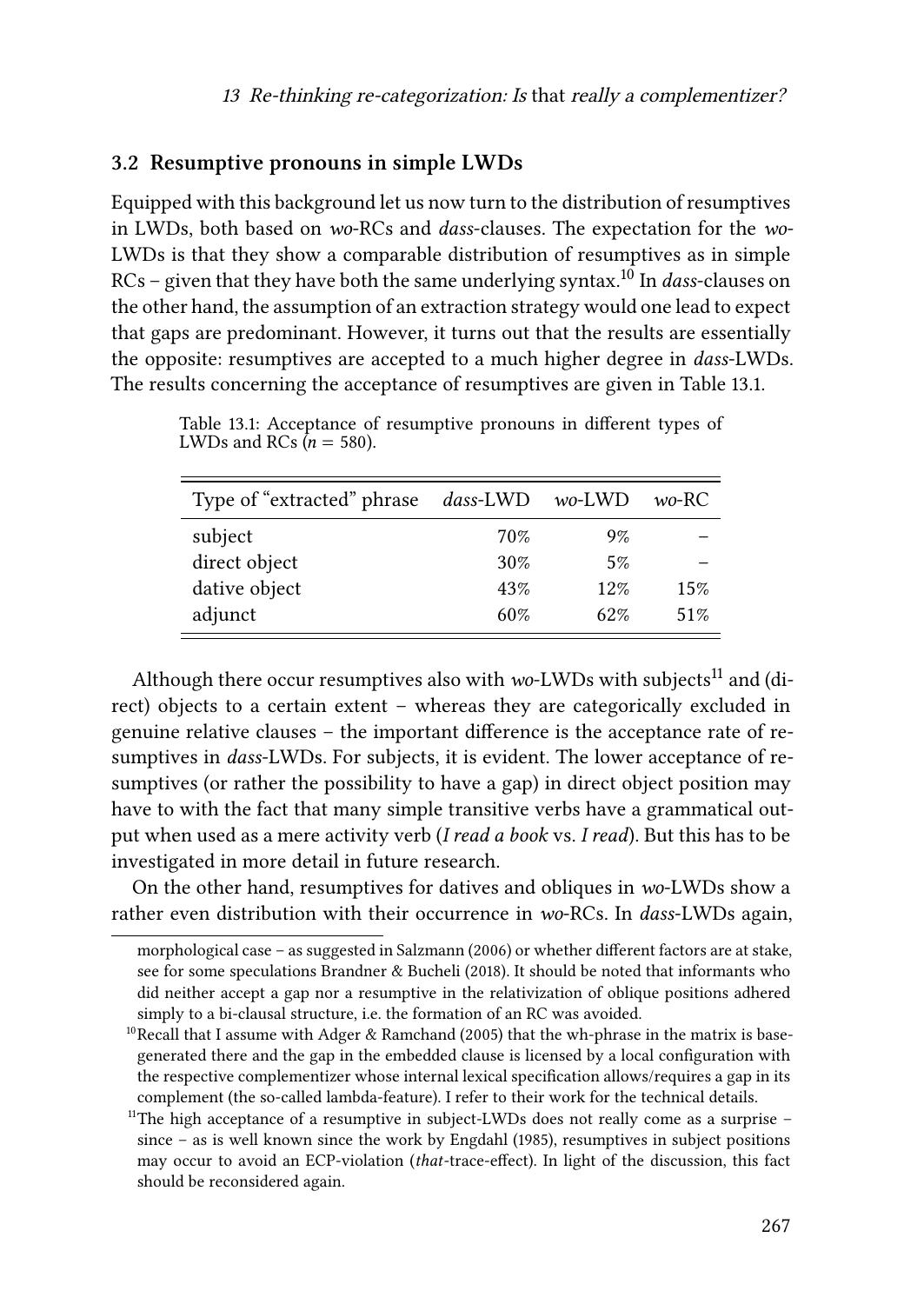datives have a considerably higher acceptance whereas the adjunct behaves similar under all conditions. I will not go into a thorough discussion of these results – since I will take them here merely as a first hint that the resumptives in *dass*-LWDs are maybe not really "resumptives" – but that the embedded clause in a *dass*-LWD is full-fledged in the sense that there are no syntactic gaps – but that all positions are syntactically occupied by a co-referent pronoun – and its PF-realization is subject to non-syntactic conditions. The next set of data shows this difference very clearly.

### **3.3 Resumptive pronouns in LWDs across two clause boundaries**

The acceptance of resumptives was also tested across two clause boundaries, i.e. a situation where the occurrence/acceptance of resumptives can more easily attributed to outer-syntactic (i.e. parsing) properties. The test sentence is given in English wording in([14\)](#page-9-0):

<span id="page-9-0"></span>(14) Who did you say [ dass / wo Mary heard [dass/wo had an accident ]]

We varied the complementizers and resumptives as shown in Table [13.2](#page-9-1).

<span id="page-9-1"></span>

| Variation of comps |     | Acceptance $(1-2)$ Complete rejection (5) |
|--------------------|-----|-------------------------------------------|
| dassdassgap        | 30% | 22%                                       |
| dassdassresumptive | 70% | 5%                                        |
| wowogap            | 31% | 23%                                       |
| woworesumptive     | 8%  | 45%                                       |

Table 13.2: Acceptance of gap/resumptive in subject position in LWDs crossing two clause boundaries ( $n = 580$ ).

The results show clearly that the acceptance of resumptives is directly connected to the type of the complementizer. Again: *dass*-LWDs nearly obligatorily require an overt pronoun on the "extraction-site" (70% with a rejection rate of 5%) whereas this is nearly impossible with subjects in *wo*-LWDs. The results of this test sentence reproduces nicely a similar result, asked in an earlier questionnaire. There, we didn't head for LWDs but rather what is called *long relativization*; the sentence is again given in English wording:

(15) This is the man [dass/wo I know [dass/wo (he) lives in D.]]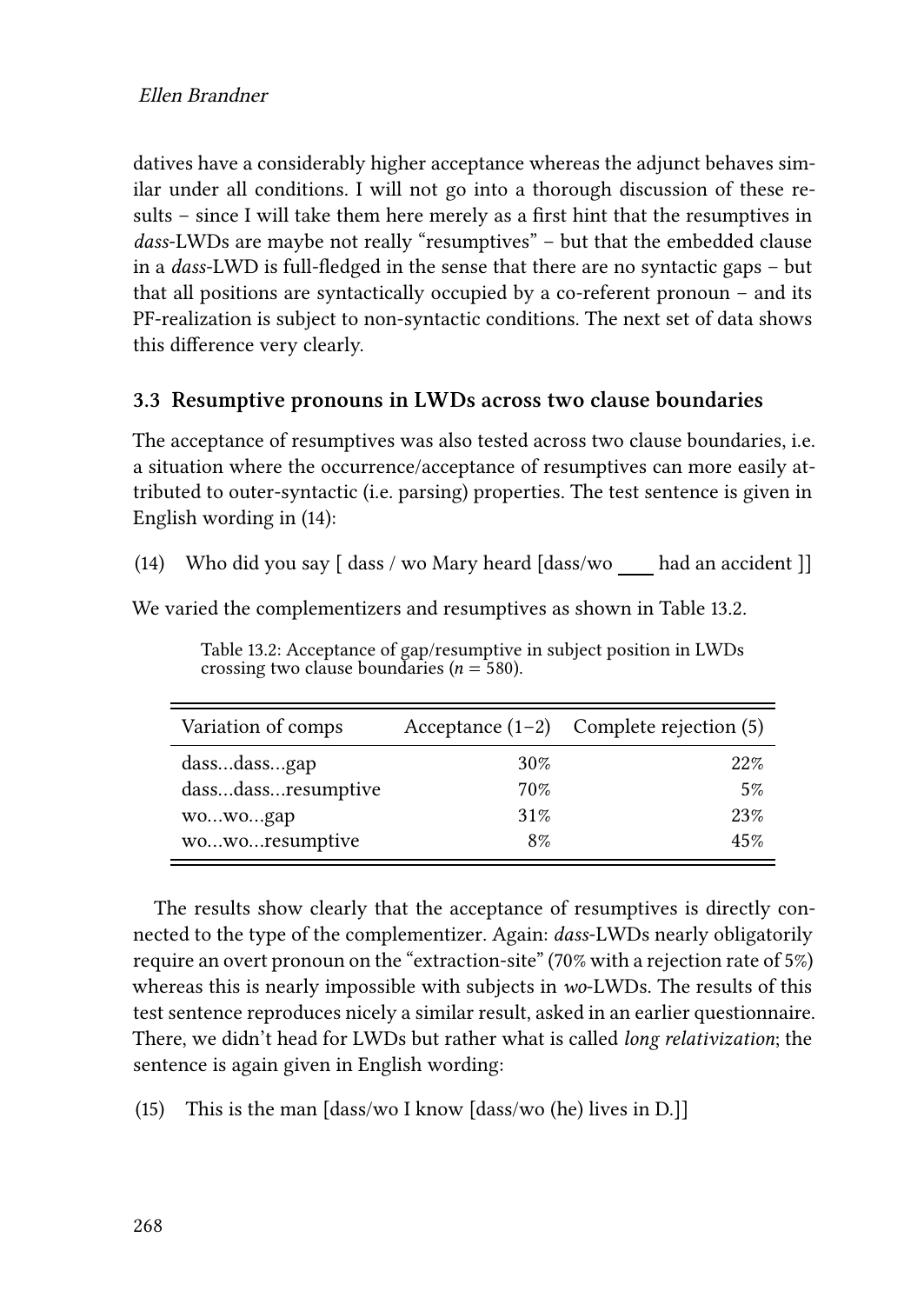<span id="page-10-0"></span>

| Variation of comps |     | Acceptance $(1-2)$ Complete rejection (5) |
|--------------------|-----|-------------------------------------------|
| wodassgap          | 12% | 50%                                       |
| wodassresumptive   | 87% | 3%                                        |
| wowogap            | 44% | 19%                                       |
| woworesumptive     | 5%  | 61%                                       |

Table 13.3: Acceptance of gap/resumptive in long relativization (two clause boundaries)

The results are presented in Table [13.3.](#page-10-0)

The same template was used for long relativization of a dative argument and here, the acceptance of the resumptive in the *wo…wo*-configuration showed essentially the same result as with simple relativization, namely about 18% – whereas the *dass*-complement clause yielded a result of 83% acceptance for the dative resumptive.

These results are more interesting than the ones from the simple LWDs – since they show that the acceptance of a resumptive is not dependent on distance but rather on the choice of the complementizer. Note that in Table [13.2](#page-9-1), all variants with a gap reach a result of only 30%. However, in the case of a *dass*-LWD, the sentence can be saved by inserting the resumptive (by a rejection rate of 5%). This possibility is essentially excluded for *wo*-LWDs.

#### <span id="page-10-2"></span>**3.4 Resumptive pronouns in different shapes**

A final piece of evidence for the idea that the "extraction out of *dass*-clauses" is maybe an illusion comes from the type of pronoun used as a resumptive. In these test-sentences, we didn't offer the "usual resumptive pronoun", namely the simple personal pronoun as the least marked ones available in Alemannic, see [Adger \(2011\)](#page-13-2) for discussion, but a pronoun of the *d*-series:

(16) simple pronouns: er – (s)ie – es; *d*-series: d-er – d-ie – d-as

The *d*-series pronouns normally force a disjoint reference interpretation in a binding configuration across a clause-boundary [\(Wiltschko 1998\)](#page-15-4):

<span id="page-10-1"></span>(17) German Hans<sub>i</sub> glaubt, dass er<sub>i/j</sub> / der<sub>\*i/j</sub> der Beste ist Hans believes that he *d*-series the best (one) is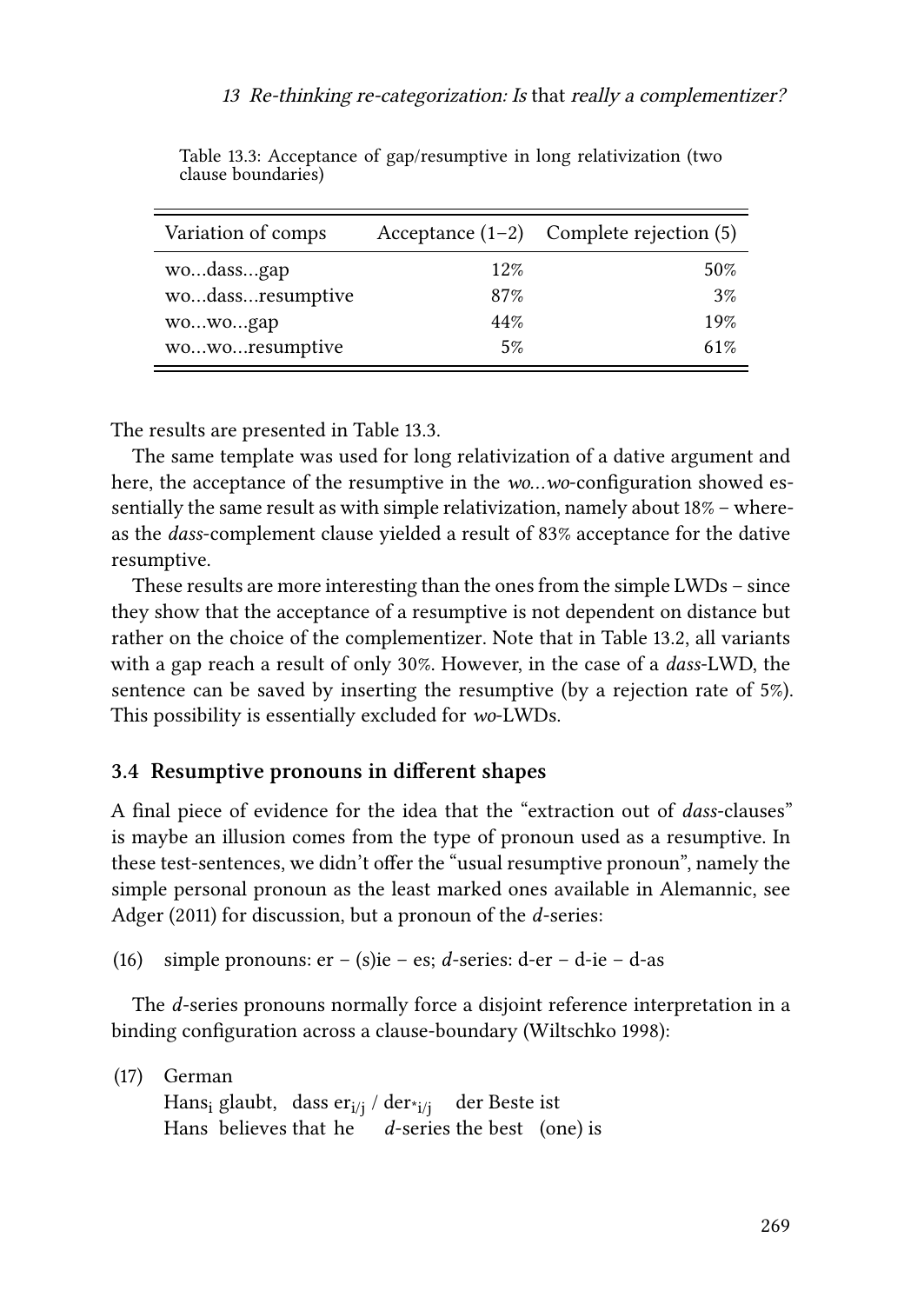Anecdotal observations about a much higher rate of d-pronouns in Alemannic lead us to the idea to test systematically the acceptance of these pronouns as resumptives. And indeed, although the acceptance rate is by far lower than with personal resumptives, it is remarkable that they show up to a much higher degree in *dass*-LWDs, namely 35% acceptance – but only 15% with *wo*-LWDs, This difference in acceptance co-varying with the choice of the complementizer again hints at the conclusion that a *dass*-clause is more encapsulated with respect to its syntactic surrounding as a *wo*-clause, strengthening the idea that it is a full-fledged clause – even if construed with an LWD.<sup>12</sup>

#### **3.5 Resumptives in Celtic**

What I left out until now is a discussion of resumptives in the Celtic languages. As discussed in McCloskey's work, Irish exhibits two types of RCI, traditionally named aL and aN. While aL never allows resumptives in RCs, aN requires them. A classical example is given below:

(18) Irish

|  | a. an ghirseach a ghoid na síogaí |                      |  |                                             |
|--|-----------------------------------|----------------------|--|---------------------------------------------|
|  | the girl                          | aL stole the fairies |  |                                             |
|  |                                   |                      |  | المحتمل والمحافظ والمنافذ والمستقط والمستقط |

b. an ghirseach a-r the girl aN-pst stole the fairies her ghoid na síogaí í

As can be seen, the rci requiring the resumptive has the tense morpheme attached to it, indicating that it occupies a different, probably lower position in the functional extension of the clause, i.e. closer to Tense, see also [Roberts \(2005\)](#page-14-14) for such an assumption. Without committing myself to a detailed account in terms of a split C-projection in a [Rizzi \(1997\)](#page-14-15)-style, it is of course striking that aN shows the same behavior as the complementizer *go* – which also combines with the tense morpheme, yielding these different forms shown above (*gu-r*, *gun*, etc. depending on the variant). Clearly, these pattern with the *dass*-LWDs in Alemannic whereas *wo* in Alemannic is the direct parallel to aL.

This would mean then that Alemannic*wo* and Irish *aL* are genuine complementizers – whereas *dass/that* are indeed relative pronouns with the head consisting of a possibly silent correlate pronoun, cf. the structure given in (4′ ). This then implies that a complement clause introduced by *dass/that/go* is always an island and that the seemingly extraction is not extraction at all. The data discussed here favor such an analysis.

 $12$ Clearly, the impossibility of binding of the d-pronoun in ([17\)](#page-10-1) must then find a different interpretation, see [van Kampen \(2012\)](#page-15-5) for further observations with respect to these pronouns – where they can even act in some cases as bound variables.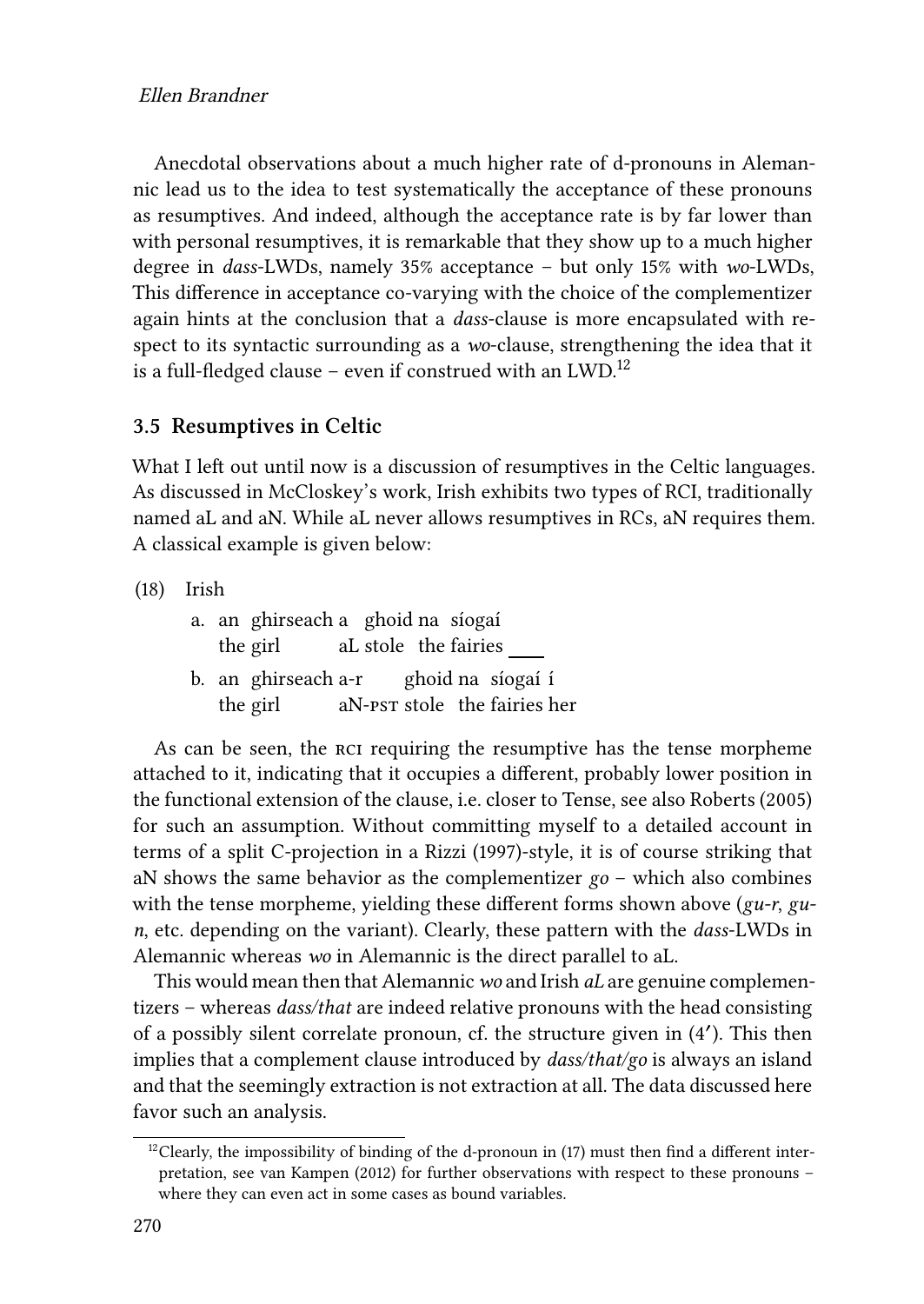The reason that there is no way in Celtic to build a LWD with a *go*-clause – in contrast to an Alemannic *dass*-LWD – has probably to do with the fact that *go* is originally a preposition (see [Braesicke 2019](#page-14-16); Elliot Lash, p.c.). As such, its "clausal complement" has probably still a nominal core in it and is thus an island for independent reasons. Furthermore, Celtic has to my knowledge never shown an RC-formation strategy using pronouns. In contrast, in Germanic (and also Alemannic) RCs can be built with pronouns – and indeed – if not used as an aboutness relative and thus a complement clause, as I suggested above, cf. footnote [3](#page-1-0), it can occur with a clause-internal gap. Thus, this is a pattern which is encountered in Germanic – but not in Celtic:

(19) German

das Buch, das du gelesen hast, … the book that you read have 'The book that you've read, …'

The exact details have to be worked out in future work – but the difference in building clausal complements and relative clauses in Germanic in Celtic must be the clue to understand the different behavior when it comes to LWDs. Alemannic is interesting as it has both strategies at its disposal for building RCs and LWDs and the difference in behavior concerning resumptives shows that there are deep syntactic differences between these structures.

## **4 Conclusion and outlook**

I started with taking seriously the doubts on *dass* as having been re-categorized to the word-class of complementizer (and with it its head-status, resp. belonging to the extended projection of the verb). I asked which kind of evidence could be relevant to show whether *dass* is still what it looks like, namely a *d*-series pronoun, resp. a relative pronoun, implying that the complement clause is essentially a relative clause, as assumed in [Kayne \(2014\)](#page-14-0). The consequence of this view is that complement clauses introduced by *dass* should be opaque to extraction. And indeed, I showed that the unexpected high acceptance rates of resumptive pronouns hint to the conclusion that all arguments in these embedded clauses are syntactically present as pronouns in LWDS. However, they may be subject to a rather "weak" principle like the avoid pronoun principle in being merely not pronounced if too close to the antecedent. This was contrasted with constructions containing a genuine gap, coming into existence via a relative clause formation strategy involving a specialized particle, requiring a gap in its clausal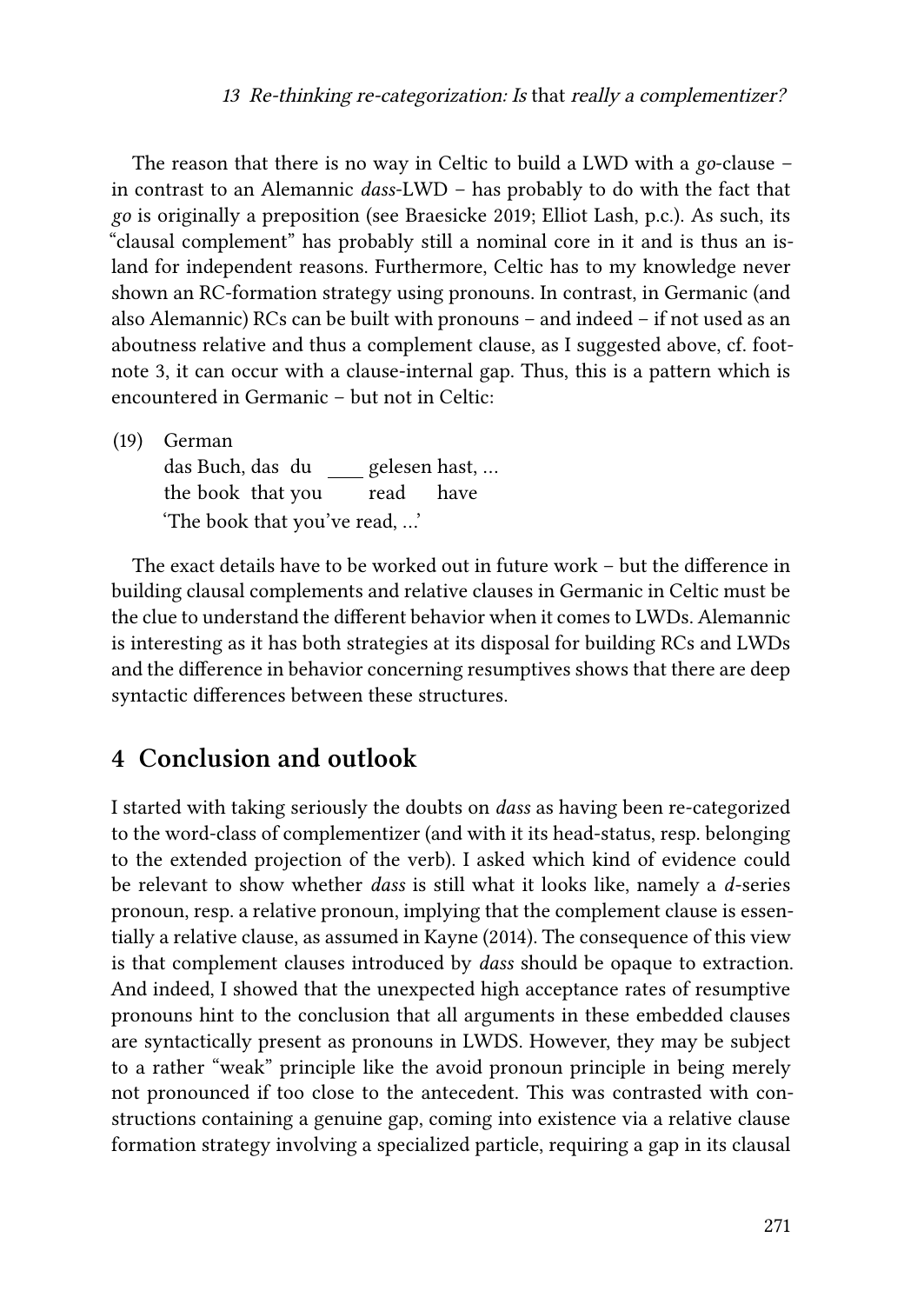complement and thus resumptives are essentially not possible – besides in those cases where they appear also in relative clauses – for reasons that I did not discuss here. If this is on the right track, it may have far reaching consequences for a whole bunch of assumptions about the cyclic nature of movement (re-merge). What it essentially means is that there is no cross-clausal movement at all. In light of the idea that re-merge should obey the extension condition in a strict way, this is a welcome result – since long cyclic-successive movement is until now the problematic exception to this condition.

The task for the future will then be to find more languages of the Alemannic type to see whether the correlations outlined in [§3.4](#page-10-2) hold as well. The Scandinavian languages that allow LWDs with *som* immediately come to mind. Another area of investigation would be the wh-in-situ languages which have LWDs but arguably no clause-internal wh-movement. A base generation approach together with maybe different licensing conditions for gaps/resumptives could shed new light on these long standing issues in generative syntax.

# **Abbreviations**

| <b>CCI</b> | complement clause        | PROG       | progressive                |
|------------|--------------------------|------------|----------------------------|
|            | introducer               | <b>PST</b> | past                       |
| ECP        | empty category principle | RC.        | relative clause            |
| <b>LWD</b> | long wh-dependency       |            |                            |
| <b>OHG</b> | Old High German          | <b>RCI</b> | relative clause introducer |
| PF         | phonetic form            | <b>REL</b> | relative                   |
| PRED       | predicative              | VN         | verbal noun                |

## **References**

- <span id="page-13-2"></span>Adger, David. 2011. Bare resumptives. In Alain Rouveret (ed.), *Resumptive pronouns at the interfaces*, 343–366. Amsterdam: John Benjamins. DOI: [10.1075 /](https://doi.org/10.1075/lfab.5.09adg) [lfab.5.09adg](https://doi.org/10.1075/lfab.5.09adg).
- <span id="page-13-1"></span>Adger, David & Gillian Ramchand. 2005. Merge and move: Wh-dependencies revisited. *Linguistic Inquiry* 36(2). 161–193. DOI: [10.1162/0024389053710729.](https://doi.org/10.1162/0024389053710729)
- <span id="page-13-0"></span>Axel, Katrin. 2009. Die Entstehung des *dass*-Satzes: Ein neues Szenario. In Veronika Ehrich, Christian Fortmann, Ingo Reich & Marga Reis (eds.), *Koordination und Subordination im Deutschen*. Linguistische Berichte Sonderheft 16, 21–42.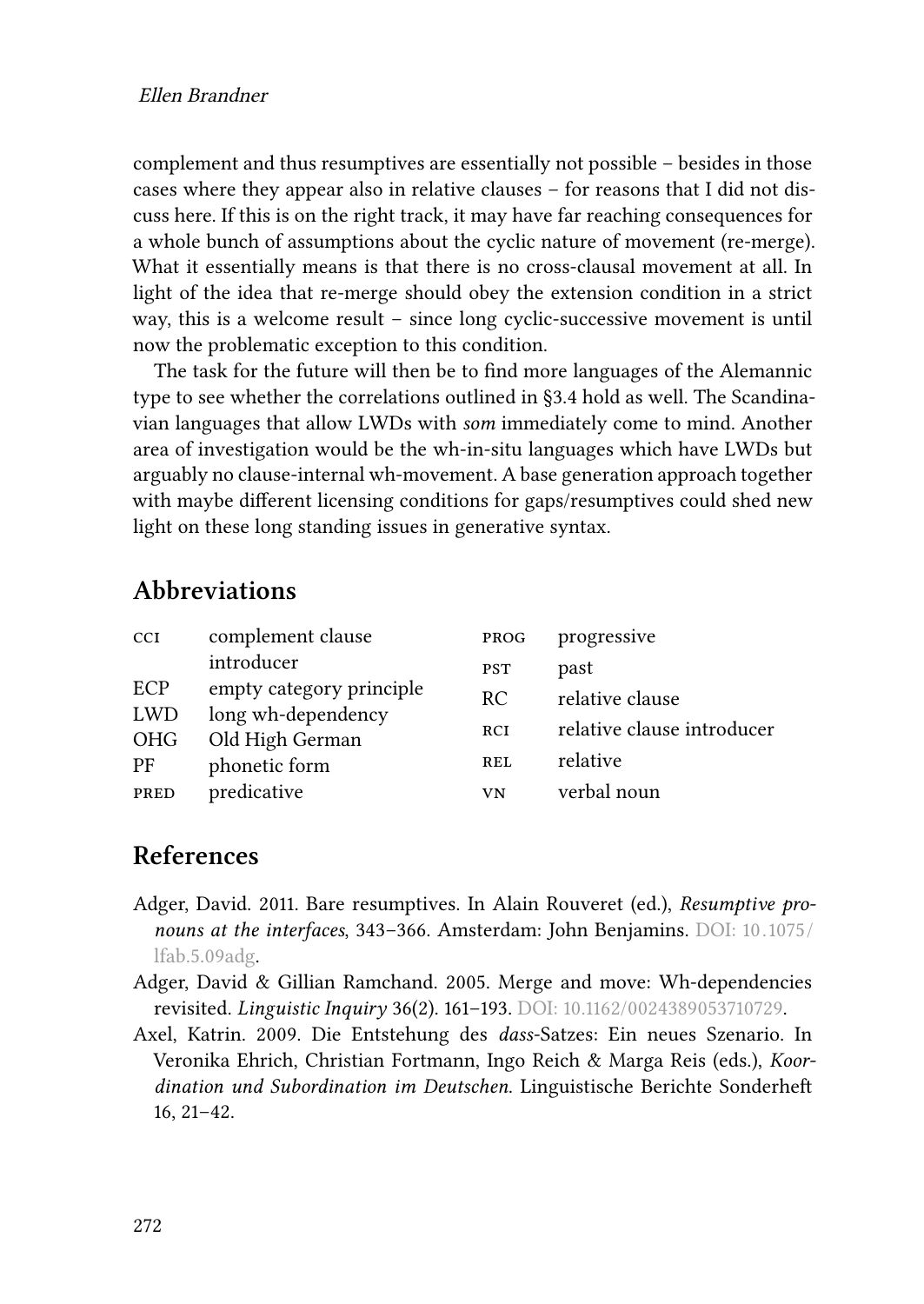- <span id="page-14-2"></span>Axel, Katrin. 2017. The development oft he declarative complementizer in German. *Language* 93(2). 29–65.
- <span id="page-14-16"></span>Braesicke, Lars. 2019. Gramadach na Gaeilge [Irish grammar]. [http://nualeargais.](http://nualeargais.ie/gnag/gram.htm) [ie/gnag/gram.htm](http://nualeargais.ie/gnag/gram.htm) (30 January, 2019).
- <span id="page-14-8"></span>Brandner, Ellen & Claudia Bucheli. 2018. Über lange w-Extraktion im Alemannischen. In Augustin Speyer & Philipp Rauth (eds.), *Syntax aus Saarbrücker Sicht 2*. Sonderheft der Zeitschrift für Dialektologie und Linguistik, 31–69.
- <span id="page-14-9"></span>Chao, Wynn & Peter Sells. 1983. On the interpretation of resumptive pronouns. In *NELS 13: Proceedings of the Thirteenth Annual Meeting of the North East Linguistic Society*, 47–61. Amherst, MA: GLSA Publications.
- <span id="page-14-7"></span>Cheng, Lisa Lai-shen & Rint Sybesma. 2005. A Chinese relative. In Hans Broekhuis, Norbert Corver, Riny Huybregts, Ursula Kleinheinz & Jan Koster (eds.), *Organizing grammar: Linguistic studies in honor of Henk van Riemsdijk*, 69–76. Berlin: De Gruyter.
- <span id="page-14-6"></span>Chomsky, Noam. 1981. *Lectures on government and binding*. Dordrecht: Foris.
- <span id="page-14-13"></span>Engdahl, Elisabet. 1985. Parasitic gaps, resumptive pronouns, and subject extractions. *Linguistics* 23(1). 3–44. DOI: [10.1515/ling.1985.23.1.3](https://doi.org/10.1515/ling.1985.23.1.3).
- <span id="page-14-0"></span>Kayne, Richard S. 2014. Why isn't *this* a complementizer? In Peter Svenonius (ed.), *Functional structure from top to toe* (The Cartography of Syntactic Structures 9), 188–231. Oxford: Oxford University Press.
- <span id="page-14-3"></span>Manzini, M. Rita & Leonardo M. Savoia. 2003. The nature of complementizers. *Rivista di Grammatica Generativa* 28. 87-110.
- <span id="page-14-4"></span>Manzini, M. Rita & Leonardo M. Savoia. 2011. *Grammatical categories: Variation in Romance languages*. Cambridge: Cambridge University Press.
- <span id="page-14-10"></span>McCloskey, James. 2001. The morphosyntax of WH-extraction in Irish. *Journal of Linguistics* 37. 67–100. DOI: [10.1017/S0022226701008775.](https://doi.org/10.1017/S0022226701008775)
- <span id="page-14-11"></span>McCloskey, James. 2002. Resumption, successive cyclicity, and the locality of operations. In Samuel David Epstein & T. Daniel Seely (eds.), *Derivation and explanation in the minimalist program*, 184–226. Malden, MA: Blackwell.
- <span id="page-14-5"></span>Müller, Gertraud & Theodor Frings. 1959. *Die Entstehung der deutschen daß-Sätze*. Akademie-Verlag.
- <span id="page-14-15"></span>Rizzi, Luigi. 1997. The fine structure of the left periphery. In Liliane Haegeman (ed.), *Elements of grammar*, 281–337. Dordrecht: Springer.
- <span id="page-14-14"></span>Roberts, Ian. 2005. *Principles and parameters in a VSO language: A case study in Welsh*. Oxford: Oxford University Press.
- <span id="page-14-1"></span>Roberts, Ian & Anna Roussou. 2003. *Syntactic change: A minimalist approach to grammaticalization*. Cambridge: Cambridge University Press.
- <span id="page-14-12"></span>Salzmann, Martin. 2006. *A study in indirect A*′ *-dependencies*. Utrecht: LOT.